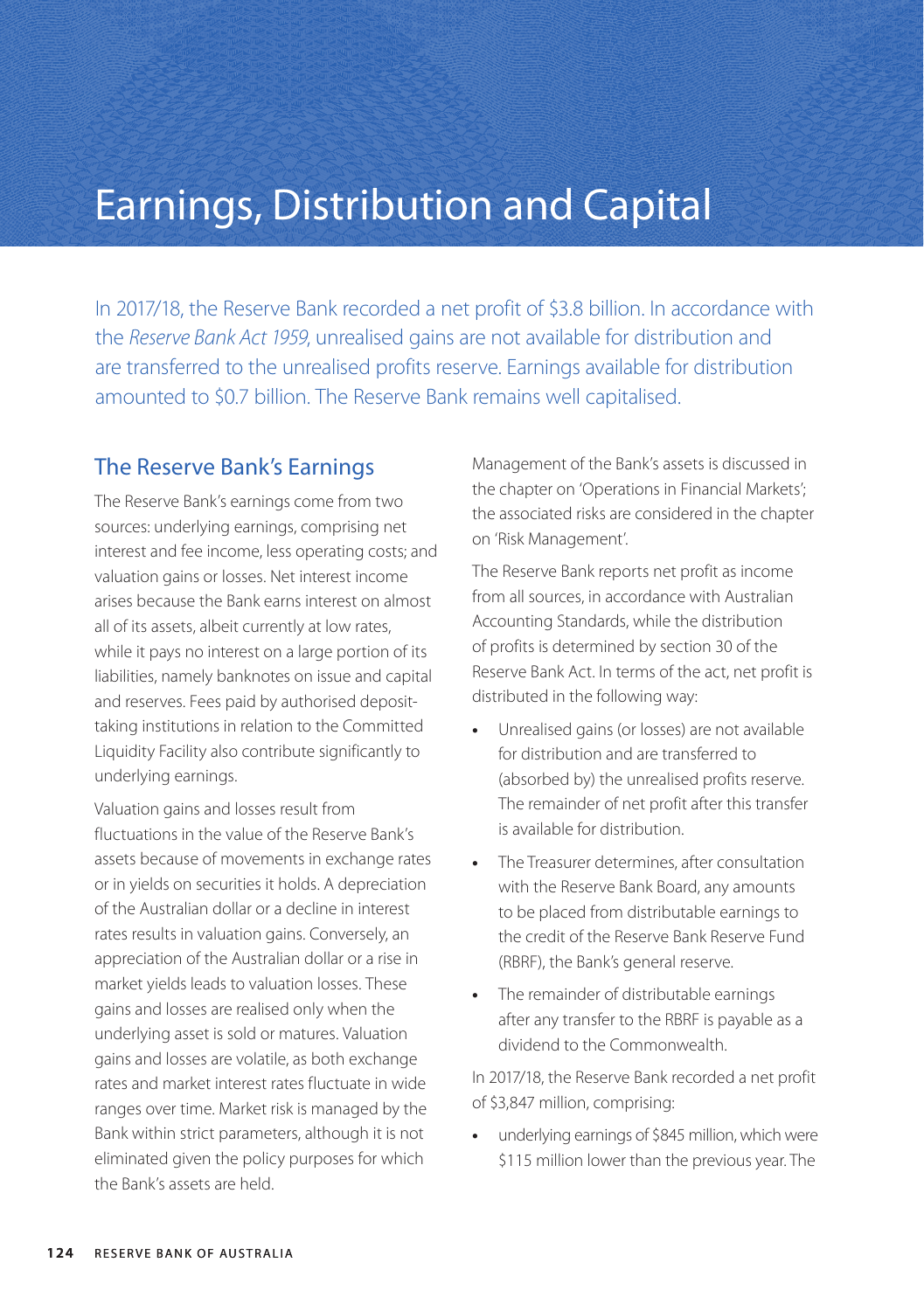

decline in this component of earnings mainly reflected an increased use of foreign exchange swaps (rather than domestic securities) for domestic liquidity management purposes. The bulk of the foreign currency obtained from these swaps was invested in Japanese yen assets, which currently earn a very low or negative rate of interest. On a 'total returns' basis, earnings on foreign exchange swaps were generally higher than domestic securities of equivalent term as the total return from swaps includes the cost of hedging the currency risk, which was favourable during 2017/18, but recorded as an unrealised foreign currency gain rather than as underlying earnings. The decline in underlying earnings was partly offset by higher earnings on the Bank's US dollar assets, in line with the rise in US interest rates

**•** net valuation gains of \$3,002 million, primarily from the depreciation of the Australian dollar during 2017/18. Unrealised gains amounted to \$3,178 million, partially offset by realised losses of \$176 million. Realised losses were largely the result of sales and maturities of Australian Government Securities purchased in the prior year at a premium to their face value. Taking into account coupon payments received while this stock was held, the relevant holdings were profitable for the Bank.



Earnings available for distribution amounted to \$669 million, compared with \$1,286 million in the previous year, reflecting the lower underlying earnings and realised losses.

## Capital, Reserves and Distribution

The RBRF is the Reserve Bank's general reserve and is the main component of the Bank's capital. This reserve is funded from transfers from earnings available for distribution. Its purpose is to provide the capacity to absorb losses when it is necessary to do so.

The Reserve Bank Board has a framework to assess the target balance of the RBRF by assessing and appropriately assigning capital to exposures of different risk. The largest potential for loss from the Reserve Bank's assets comes from market risk, comprising foreign exchange and interest rate risk. The capital assigned to each component of market risk is derived from the Bank's historical experience of loss and stress tests of the balance sheet, which incorporate significant adverse movements in exchange rate and interest rates drawn from historical experience. Since the largest potential for loss is associated with the Bank's unhedged holdings of foreign exchange assets, materially more capital is assigned to exchange rate risk than to interest rate risk.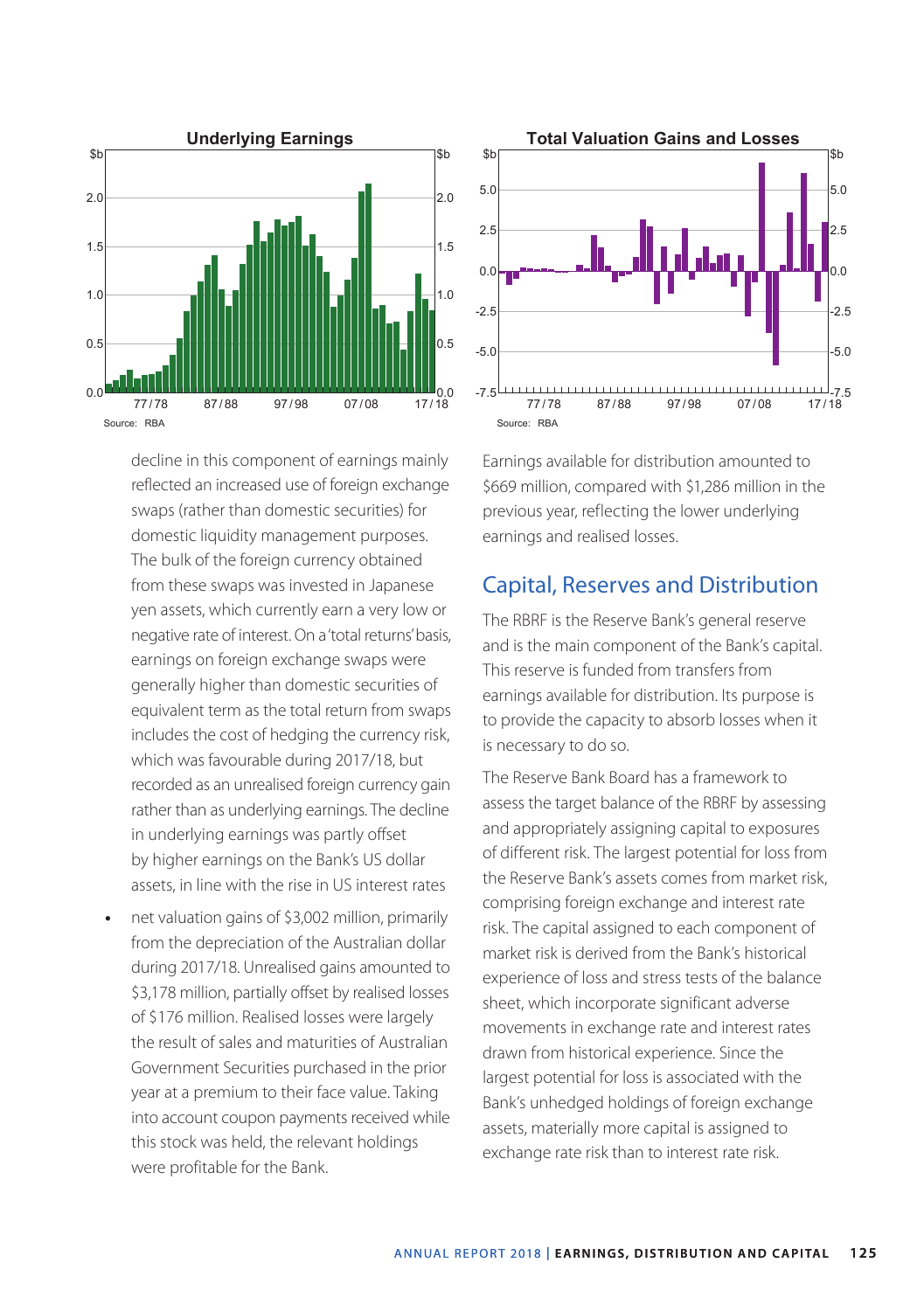While the Reserve Bank has no history of loss from credit risk, credit risk is also incorporated into the capital framework. The capital held against credit risk is currently a small sum, reflecting the quality of assets the Bank holds, the soundness of counterparties with which the Bank deals, the fact that repurchase agreements and foreign exchange swaps are well collateralised and that the Bank follows a set of conservative policies for managing credit risk, consistent with its very low appetite for such risk. Capital, therefore, is held only against the Bank's very small exposures to commercial banks that are not collateralised. This overall approach to credit risk is consistent with the practice of a range of major central banks.

The current balance in the RBRF (\$14,119 million) slightly exceeded the Reserve Bank Board's target at the end of 2017/18. Accordingly, the Board viewed the balance sheet as being very strong and members saw no need to seek further capital from 2017/18 profits. The Treasurer, after consulting the Board, therefore determined that all earnings available for distribution in 2017/18, a sum of \$669 million, would be paid as a dividend to the Commonwealth.

The balance of the unrealised profits reserve stood at \$5,860 million on 30 June 2018, a rise of \$3,178 million from the previous year. This movement largely reflects unrealised valuation gains associated with the depreciation of the Australian dollar. The balance of this reserve is available either to absorb future valuation losses or to be distributed over time as the gains become realised when relevant assets are sold.

Asset revaluation reserves are held for non-traded assets, such as gold holdings and property. Balances in these reserves represent the difference between the market value of these assets and the cost at which they were acquired. The total balance for these reserves was \$5,020 million at 30 June 2018, \$299 million higher than at the end of the previous financial year, largely reflecting the increase in the Australian dollar value of the Reserve Bank's holdings of gold. The balance of the superannuation reserve was \$338 million at 30 June 2018.

Details of the composition and distribution of the Reserve Bank's profits are contained in the table on page 127.

The Financial Statements (and accompanying Notes to the Financial Statements) for the 2017/18 financial year were prepared in accordance with Australian Accounting Standards, consistent with the Finance Reporting Rule issued under the *Public Governance, Performance and Accountability Act 2013.* 



Governor Philip Lowe (third from left) witnesses Auditor-General for Australia Grant Hehir (fourth from right) sign his audit opinion; also present (from left) KPMG National Managing Partner Andrew Yates, Reserve Bank Chief Financial Officer Robert Middleton-Jones and Secretary Anthony Dickman, Australian National Audit Office Senior Executive Director Jocelyn Ashford, KPMG Partner Kim Lawry and Chair of the Reserve Bank Board Audit Committee Mark Barnaba AM